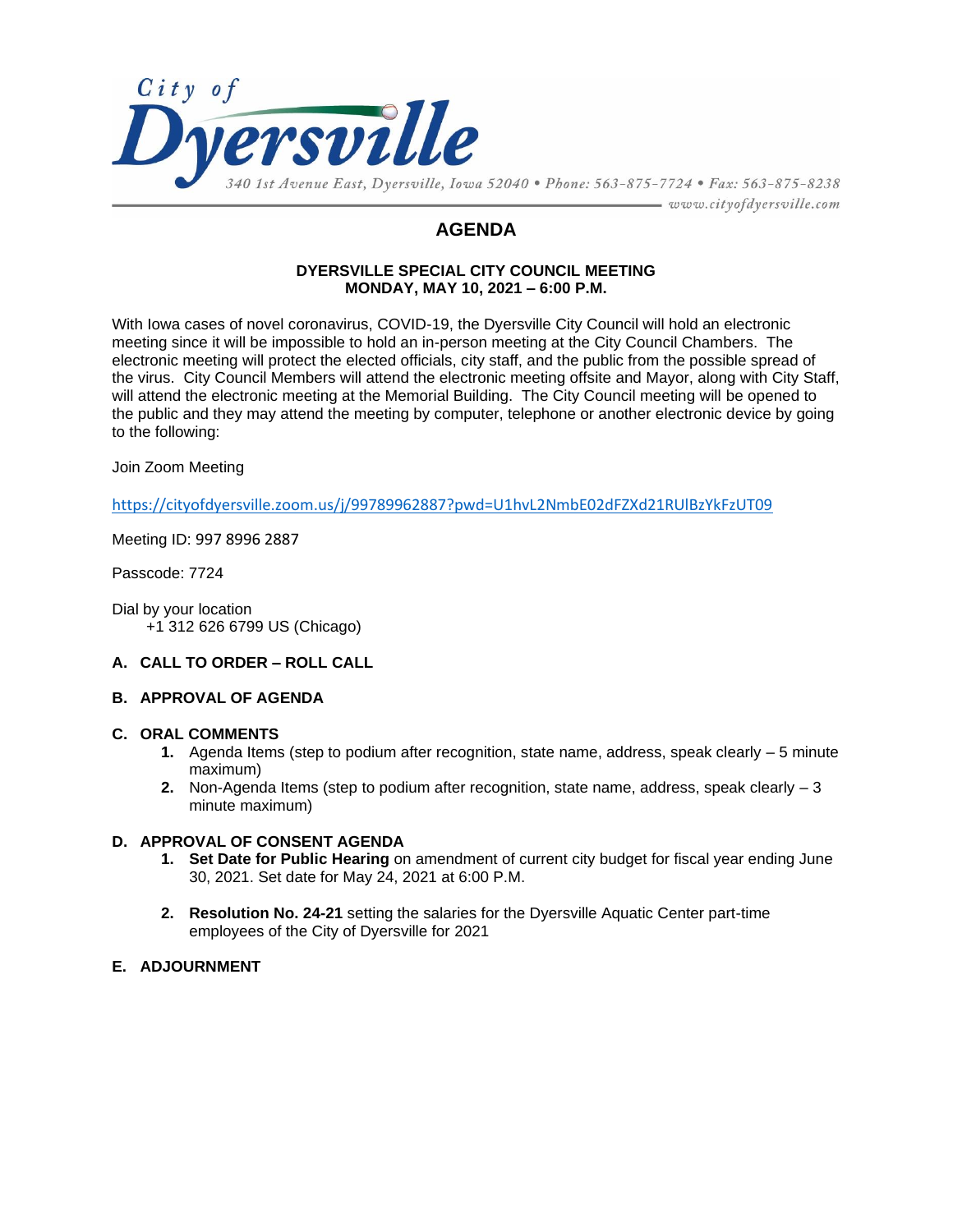| NOTICE OF PUBLIC HEARING - AMENDMENT OF CURRENT BUDGET<br><b>DYERSVILLE</b><br>Fiscal Year July 1, 2020 - June 30, 2021                                                                                                                                                                                                                                                 |                |                                                        |                                    |                                                       |  |  |  |  |  |
|-------------------------------------------------------------------------------------------------------------------------------------------------------------------------------------------------------------------------------------------------------------------------------------------------------------------------------------------------------------------------|----------------|--------------------------------------------------------|------------------------------------|-------------------------------------------------------|--|--|--|--|--|
| The City of DYERSVILLE will conduct a public hearing for the purpose of amending the current budget for fiscal year ending June 30, 2021                                                                                                                                                                                                                                |                |                                                        |                                    |                                                       |  |  |  |  |  |
| Meeting Date/Time: 5/24/2021 06:00 PM<br><b>Contact: Tricia L. Maiers</b><br>Phone: (563) 875-7724                                                                                                                                                                                                                                                                      |                |                                                        |                                    |                                                       |  |  |  |  |  |
| Meeting Location: City Council Zoom Meeting<br>https://cityofdyersville.zoom.us/j/92845015857?pwd=ekdZbXJHb1p2dE5YL3l3NFE4SmZvZz09                                                                                                                                                                                                                                      |                |                                                        |                                    |                                                       |  |  |  |  |  |
| Meeting ID: 928 4501 5857<br>Passcode: 7724                                                                                                                                                                                                                                                                                                                             |                |                                                        |                                    |                                                       |  |  |  |  |  |
| Dial by your location<br>$+1$ 312 626 6799 US (Chicago)                                                                                                                                                                                                                                                                                                                 |                |                                                        |                                    |                                                       |  |  |  |  |  |
| There will be no increase in taxes. Any residents or taxpayers will be heard for or against the proposed amendment at the time and place specified above. A<br>detailed statement of: additional receipts, cash balances on hand at the close of the preceding fiscal year, and proposed disbursements, both past and<br>anticipated, will be available at the hearing. |                |                                                        |                                    |                                                       |  |  |  |  |  |
| <b>REVENUES &amp; OTHER FINANCING SOURCES</b>                                                                                                                                                                                                                                                                                                                           |                | <b>Total Budget</b><br>as Certified<br>or Last Amended | <b>Current</b><br><b>Amendment</b> | <b>Total Budget After</b><br><b>Current Amendment</b> |  |  |  |  |  |
| <b>Taxes Levied on Property</b>                                                                                                                                                                                                                                                                                                                                         | $\mathbf{1}$   | 2,521,080                                              | $\mathbf{0}$                       | 2,521,080                                             |  |  |  |  |  |
| Less: Uncollected Delinquent Taxes - Levy Year                                                                                                                                                                                                                                                                                                                          | $\overline{2}$ | $\Omega$                                               | $\overline{0}$                     | $\Omega$                                              |  |  |  |  |  |
| Net Current Property Tax                                                                                                                                                                                                                                                                                                                                                | $\,$ 3         | 2,521,080                                              | $\overline{0}$                     | 2,521,080                                             |  |  |  |  |  |
| Delinquent Property Tax Revenue                                                                                                                                                                                                                                                                                                                                         | $\overline{4}$ | $\Omega$                                               | $\overline{0}$                     | $\Omega$                                              |  |  |  |  |  |
| <b>TIF Revenues</b>                                                                                                                                                                                                                                                                                                                                                     | 5              | 1,304,409                                              | $\overline{0}$                     | 1,304,409                                             |  |  |  |  |  |
| <b>Other City Taxes</b>                                                                                                                                                                                                                                                                                                                                                 | 6              | 863,518                                                | $\overline{0}$                     | 863,518                                               |  |  |  |  |  |
| Licenses & Permits                                                                                                                                                                                                                                                                                                                                                      | $\overline{7}$ | 16,700                                                 | $\overline{0}$                     | 16,700                                                |  |  |  |  |  |
| Use of Money & Property                                                                                                                                                                                                                                                                                                                                                 | 8              | 76,350                                                 | $\Omega$                           | 76,350                                                |  |  |  |  |  |
| Intergovernmental                                                                                                                                                                                                                                                                                                                                                       | 9              | 796,854                                                | 441,885                            | 1,238,739                                             |  |  |  |  |  |
| <b>Charges for Service</b>                                                                                                                                                                                                                                                                                                                                              | 10             | 2,935,125                                              | $\overline{0}$                     | 2,935,125                                             |  |  |  |  |  |
| <b>Special Assessments</b>                                                                                                                                                                                                                                                                                                                                              | 11             | 10,000                                                 | $\Omega$                           | 10,000                                                |  |  |  |  |  |
| <b>Miscellaneous</b>                                                                                                                                                                                                                                                                                                                                                    | 12             | 169,250                                                | 75,000                             | 244,250                                               |  |  |  |  |  |
| <b>Other Financing Sources</b>                                                                                                                                                                                                                                                                                                                                          | 13             | 1,101,000                                              | 6,200,000                          | 7,301,000                                             |  |  |  |  |  |
| Transfers In                                                                                                                                                                                                                                                                                                                                                            | 14             | 458,000                                                | $\Omega$                           | 458,000                                               |  |  |  |  |  |
| <b>Total Revenues &amp; Other Sources</b>                                                                                                                                                                                                                                                                                                                               | 15             | 10,252,286                                             | 6,716,885                          | 16,969,171                                            |  |  |  |  |  |
| <b>EXPENDITURES &amp; OTHER FINANCING USES</b>                                                                                                                                                                                                                                                                                                                          |                |                                                        |                                    |                                                       |  |  |  |  |  |
| <b>Public Safety</b>                                                                                                                                                                                                                                                                                                                                                    | 16             | 1,032,913                                              | 107,385                            | 1,140,298                                             |  |  |  |  |  |
| <b>Public Works</b>                                                                                                                                                                                                                                                                                                                                                     | 17             | 745,906                                                | 125,000                            | 870,906                                               |  |  |  |  |  |
| <b>Health and Social Services</b>                                                                                                                                                                                                                                                                                                                                       | 18             | $\Omega$                                               | $\Omega$                           | $\overline{0}$                                        |  |  |  |  |  |
| <b>Culture and Recreation</b>                                                                                                                                                                                                                                                                                                                                           | 19             | 1,069,027                                              | 85,000                             | 1,154,027                                             |  |  |  |  |  |
| Community and Economic Development                                                                                                                                                                                                                                                                                                                                      | 20             | 1,295,776                                              | $\Omega$                           | 1,295,776                                             |  |  |  |  |  |
| <b>General Government</b>                                                                                                                                                                                                                                                                                                                                               | 21             | 540,200                                                | 126,000                            | 666,200                                               |  |  |  |  |  |
| Debt Service                                                                                                                                                                                                                                                                                                                                                            | 22             | 503,727                                                | 0                                  | 503,727                                               |  |  |  |  |  |
| <b>Capital Projects</b>                                                                                                                                                                                                                                                                                                                                                 | 23             | 918,000                                                | 3,600,000                          | 4,518,000                                             |  |  |  |  |  |
| <b>Total Government Activities Expenditures</b>                                                                                                                                                                                                                                                                                                                         | 24             | 6,105,549                                              | 4,043,385                          | 10,148,934                                            |  |  |  |  |  |
| <b>Business Type/Enterprise</b>                                                                                                                                                                                                                                                                                                                                         | 25             | 3,372,586                                              | 2,576,528                          | 5,949,114                                             |  |  |  |  |  |
| <b>Total Gov Activities &amp; Business Expenditures</b>                                                                                                                                                                                                                                                                                                                 | 26             | 9,478,135                                              | 6,619,913                          | 16,098,048                                            |  |  |  |  |  |
| <b>Tranfers Out</b>                                                                                                                                                                                                                                                                                                                                                     | 27             | 458,000                                                | $\Omega$                           | 458,000                                               |  |  |  |  |  |
| <b>Total Expenditures/Transfers Out</b>                                                                                                                                                                                                                                                                                                                                 | 28             | 9,936,135                                              | 6,619,913                          | 16,556,048                                            |  |  |  |  |  |
| <b>Excess Revenues &amp; Other Sources Over</b><br>(Under) Expenditures/Transfers Out                                                                                                                                                                                                                                                                                   | 29             | 316,151                                                | 96,972                             | 413,123                                               |  |  |  |  |  |
| Beginning Fund Balance July 1, 2020                                                                                                                                                                                                                                                                                                                                     | 30             | 7,879,041                                              | $\Omega$                           | 7,879,041                                             |  |  |  |  |  |
| Ending Fund Balance June 30, 2021                                                                                                                                                                                                                                                                                                                                       | 31             | 8,195,192                                              | 96,972                             | 8,292,164                                             |  |  |  |  |  |

**Explanation of Changes:** Covid-19 response; capital improvements at city hall, public works, water plant, and sewer plant; insurance claims; street improvements and additional equipment purchases.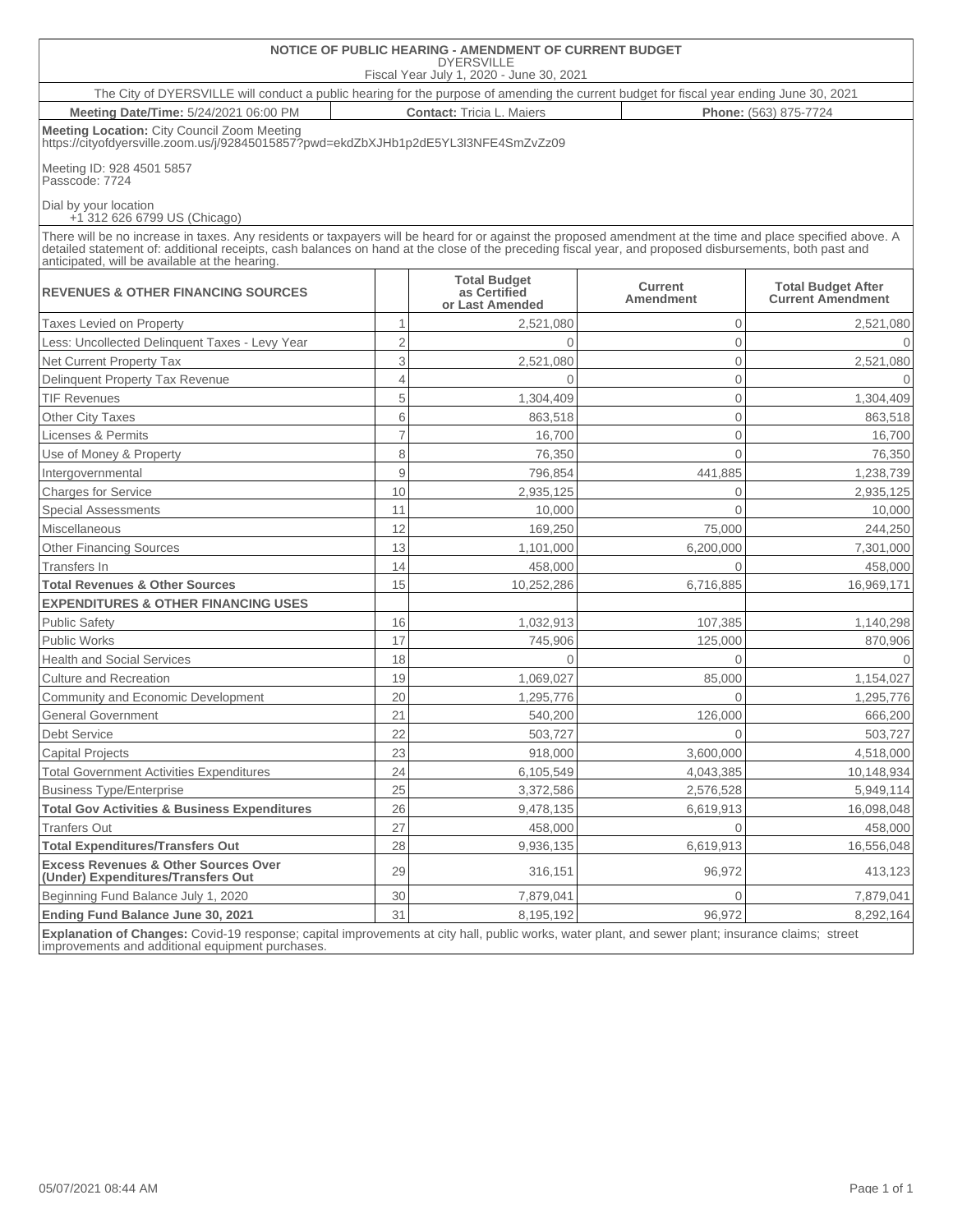# City of Dyersville City Budget Amendment #1 Worksheet FY 2021

|                                                                  | <b>Total Budget</b>      |            |                      |           |               |               |             |          |              |                         |            |                      |           |               |             |           | Total                 |  |
|------------------------------------------------------------------|--------------------------|------------|----------------------|-----------|---------------|---------------|-------------|----------|--------------|-------------------------|------------|----------------------|-----------|---------------|-------------|-----------|-----------------------|--|
|                                                                  | as certified             | General    | <b>Library Trust</b> | Road Use  | L.O.Sales Tax | L.O.Sales Tax | <b>CDGB</b> | TIF Dist | Debt Service | <b>Capital Projects</b> | Water      | <b>Water Sinking</b> | Sewer     | Sewer Sinking | Solid Waste | Current   | after Current         |  |
|                                                                  | or last amended          | Fund       | Fund                 | Fund      | Fund          | Sinking Fund  | Fund        | Fund     | Fund         | Fund                    | Fund       | Fund                 | Fund      | Fund          | Fund        | Amendment | Amendment             |  |
| <b>Revenues &amp; Other Financing Sources</b>                    |                          |            |                      |           |               |               |             |          |              |                         |            |                      |           |               |             |           |                       |  |
| Taxes Levied on Property                                         | 2,521,080                |            |                      |           |               |               |             |          |              |                         |            |                      |           |               |             |           | 2,521,080             |  |
| Less: Uncollectted Property Taxes-Levy Year                      |                          |            |                      |           |               |               |             |          |              |                         |            |                      |           |               |             |           |                       |  |
| Net Current Property Taxes                                       | 2,521,08                 |            |                      |           |               |               |             |          |              |                         |            |                      |           |               |             |           | 2,521,080             |  |
| Delinquent Property Taxes                                        |                          |            |                      |           |               |               |             |          |              |                         |            |                      |           |               |             |           |                       |  |
| <b>TIF Revenues</b>                                              | 1,304,409                |            |                      |           |               |               |             |          |              |                         |            |                      |           |               |             |           | 1,304,409             |  |
| Other City Taxes                                                 | 863,518                  |            |                      |           |               |               |             |          |              |                         |            |                      |           |               |             |           | 863,518               |  |
| Licenses & Permits                                               | 16,700                   |            |                      |           |               |               |             |          |              |                         |            |                      |           |               |             |           | 16,700                |  |
| Use of Money and Property                                        | 76,350                   |            |                      |           |               |               |             |          |              |                         |            |                      |           |               |             |           | 76,350                |  |
| Intergovernmental                                                | 796,854                  | 102,885    |                      | 39,000    |               |               | 300,000     |          |              |                         |            |                      |           |               |             | 441,885   | 1,238,739             |  |
| Charges for Services                                             | 2,935,125                |            |                      |           |               |               |             |          |              |                         |            |                      |           |               |             |           | 2,935,125             |  |
| Special Assessments                                              | 10,000<br>11             |            |                      |           |               |               |             |          |              |                         |            |                      |           |               |             |           | 10,000                |  |
| Miscellaneous                                                    | 169,250<br>$\rightarrow$ | 75,000     |                      |           |               |               |             |          |              |                         |            |                      |           |               |             | 75,000    | 244,250               |  |
| Other Financing Sources                                          | 1,101,000                |            |                      |           |               |               |             |          |              | 3,600,000               | 950,000    |                      | 1,650,000 |               |             | 6,200,000 | 7,301,000             |  |
| Transfer In                                                      | 458,000<br>14            |            |                      |           |               |               |             |          |              |                         |            |                      |           |               |             |           | 458,000               |  |
| <b>Total Revenues and Other Sources</b>                          | 10,252,2                 | 177,88     |                      | 39,00     |               |               | 300.0       |          |              | 3.600.00                | 950,00     |                      | 1.650.00  |               |             | 6,716,88  | 16,969,171            |  |
|                                                                  |                          |            |                      |           |               |               |             |          |              |                         |            |                      |           |               |             |           |                       |  |
| <b>Expenditures &amp; Other Financing Uses</b>                   |                          |            |                      |           |               |               |             |          |              |                         |            |                      |           |               |             |           |                       |  |
| Police Department/Crime Prevention                               |                          | 102.885    |                      |           |               |               |             |          |              |                         |            |                      |           |               |             |           |                       |  |
| Emergency Management                                             |                          |            |                      |           |               |               |             |          |              |                         |            |                      |           |               |             |           |                       |  |
| Flood Control                                                    |                          | $-3,500$   |                      |           |               |               |             |          |              |                         |            |                      |           |               |             |           |                       |  |
| Fire Department                                                  |                          |            |                      |           |               |               |             |          |              |                         |            |                      |           |               |             |           |                       |  |
| Miscellaneous Protective Services                                |                          | 8.000      |                      |           |               |               |             |          |              |                         |            |                      |           |               |             |           |                       |  |
| Other Public Safety                                              |                          |            |                      |           |               |               |             |          |              |                         |            |                      |           |               |             |           |                       |  |
| <b>Public Safety</b>                                             | 1,032,91                 | 107,385    |                      |           |               |               |             |          |              |                         |            |                      |           |               |             | 107,385   | 1,140,298             |  |
| Roads, Bridges, & Sidewalks                                      |                          | 30,000     |                      |           |               |               |             |          |              |                         |            |                      |           |               |             |           |                       |  |
| Snow Removal                                                     |                          |            |                      |           |               |               |             |          |              |                         |            |                      |           |               |             |           |                       |  |
| Other Public Works                                               |                          |            |                      |           |               |               |             |          |              |                         |            |                      |           |               |             |           |                       |  |
| <b>Public Works</b>                                              | 745,906                  | 30,000     |                      | 95,000    |               |               |             |          |              |                         |            |                      |           |               |             | 125,000   | 870,906               |  |
| Other Health and Social Services                                 |                          |            |                      |           |               |               |             |          |              |                         |            |                      |           |               |             |           |                       |  |
| <b>Health and Social Services</b>                                |                          |            |                      |           |               |               |             |          |              |                         |            |                      |           |               |             |           |                       |  |
| Library Services                                                 |                          |            | 10.000               |           |               |               |             |          |              |                         |            |                      |           |               |             |           |                       |  |
| Parks                                                            |                          | 75,000     |                      |           |               |               |             |          |              |                         |            |                      |           |               |             |           |                       |  |
| Recreation                                                       |                          |            |                      |           |               |               |             |          |              |                         |            |                      |           |               |             |           |                       |  |
| Community Center                                                 |                          |            |                      |           |               |               |             |          |              |                         |            |                      |           |               |             |           |                       |  |
| Other Culture and Recreation                                     |                          |            |                      |           |               |               |             |          |              |                         |            |                      |           |               |             |           |                       |  |
| <b>Culture and Recreation</b>                                    | 1.069.027                | 75,000     | 10.000               |           |               |               |             |          |              |                         |            |                      |           |               |             | 85,000    | 1,154,027             |  |
| Economic Development                                             |                          |            |                      |           |               |               |             |          |              |                         |            |                      |           |               |             |           |                       |  |
| Planning & Zoning                                                | 20                       |            |                      |           |               |               |             |          |              |                         |            |                      |           |               |             |           |                       |  |
| <b>Community and Economic Development</b>                        | 1,295,776                |            |                      |           |               |               |             |          |              |                         |            |                      |           |               |             |           | 1,295,776             |  |
| Mayor, Council & City Manager<br>Clerk, Treasurer & Finance Adm. |                          |            |                      |           |               |               |             |          |              |                         |            |                      |           |               |             |           |                       |  |
|                                                                  |                          |            |                      |           |               |               |             |          |              |                         |            |                      |           |               |             |           |                       |  |
| Elections                                                        |                          | 6,000      |                      |           |               |               |             |          |              |                         |            |                      |           |               |             |           |                       |  |
| Legal Services & City Attorney                                   |                          | 40,000     |                      |           |               |               |             |          |              |                         |            |                      |           |               |             |           |                       |  |
| City Hall & General Buildings<br><b>Tort Liability</b>           |                          |            |                      |           |               |               |             |          |              |                         |            |                      |           |               |             |           |                       |  |
|                                                                  |                          | 80.000     |                      |           |               |               |             |          |              |                         |            |                      |           |               |             |           |                       |  |
| Other General Government<br><b>General Government</b>            | 540,200<br>21            | 126,000    |                      |           |               |               |             |          |              |                         |            |                      |           |               |             | 126,000   | 666,200               |  |
| <b>Debt Service</b>                                              | 503,727                  |            |                      |           |               |               |             |          |              |                         |            |                      |           |               |             |           | 503,727               |  |
| <b>Capital Projects</b>                                          | 918,000<br>2.5           |            |                      |           |               |               |             |          |              | 3,600,000               |            |                      |           |               |             | 3,600,000 | 4,518,000             |  |
| <b>Total Government Activities Expenditures</b>                  | 6.105.54<br>24           | 338,38     | 10.00                | 95,000    |               |               |             |          |              | 3,600,00                |            |                      |           |               |             | 4,043,3   | 10,148,934            |  |
| <b>Water Utility</b>                                             |                          |            |                      |           |               |               |             |          |              |                         | 1,080,000  |                      |           |               |             |           |                       |  |
| Sewer Utility                                                    |                          |            |                      |           |               |               |             |          |              |                         |            |                      | 1.396.52  |               |             |           |                       |  |
| Landfill/Garbage                                                 |                          |            |                      |           |               |               |             |          |              |                         |            |                      |           |               | 50,000      |           |                       |  |
| <b>Business Type / Enterprises</b>                               | 3,372,586                |            |                      |           |               |               |             |          |              |                         | 1.080.000  |                      | 1.446.52  |               | 50,000      | 2,576,528 | 5,949,114             |  |
| <b>Total Gov Activities &amp; Business Expenditures</b>          | 9,478,13<br>26           | 338,38     | 10,000               | 95,000    |               |               |             |          |              | 3,600,00                | 1,080,00   |                      | 1,446,52  |               | 50,00       | 6,619,91  | 16,098,048            |  |
| Transfers Out                                                    | 458,000<br>27            |            |                      |           |               |               |             |          |              |                         |            |                      |           |               |             |           | 458,000               |  |
| <b>Total Expenditures/Transfers Out</b>                          | 9,936,13<br>28           | 338,385    | 10,000               | 95,000    |               |               |             |          |              | 3,600,00                | 1,080,00   |                      | 1,446,52  |               | 50,000      | 6,619,91  | 16.556.048            |  |
| <b>Excess Revenues &amp; Other Sources Over</b>                  |                          |            |                      |           |               |               |             |          |              |                         |            |                      |           |               |             |           |                       |  |
| (Under) Expenditures/Transfers Out Fiscal Year                   | 316,15<br>$\overline{2}$ | $-160,500$ | $-10,00$             | $-56,00$  |               |               | 300.0       |          |              |                         | $-130.00$  |                      | 203,47    |               | $-50,00$    | 96,972    | 413,123               |  |
|                                                                  |                          | N/A        | N/A                  | N/A       | N/A           | N/A           | N/A         | N/A      | N/A          | N/A                     | N/A        | N/A                  | N/A       | N/A           | N/A         | N/A       | N/A                   |  |
| Beginning Fund Balance July 1                                    | 7,879,04<br>30           |            |                      |           |               |               |             |          |              |                         |            |                      |           |               |             |           | 7,879,041<br>$\Omega$ |  |
| <b>Ending Fund Balance June 30</b>                               | 31<br>8.195.192          | $-160.500$ | $-10.000$            | $-56,000$ |               |               | 300.0       |          |              |                         | $-130.000$ |                      | 203,472   |               | $-50.000$   | 96,972    | 8,292,164             |  |
|                                                                  |                          |            |                      |           |               |               |             |          |              |                         |            |                      |           |               |             |           |                       |  |